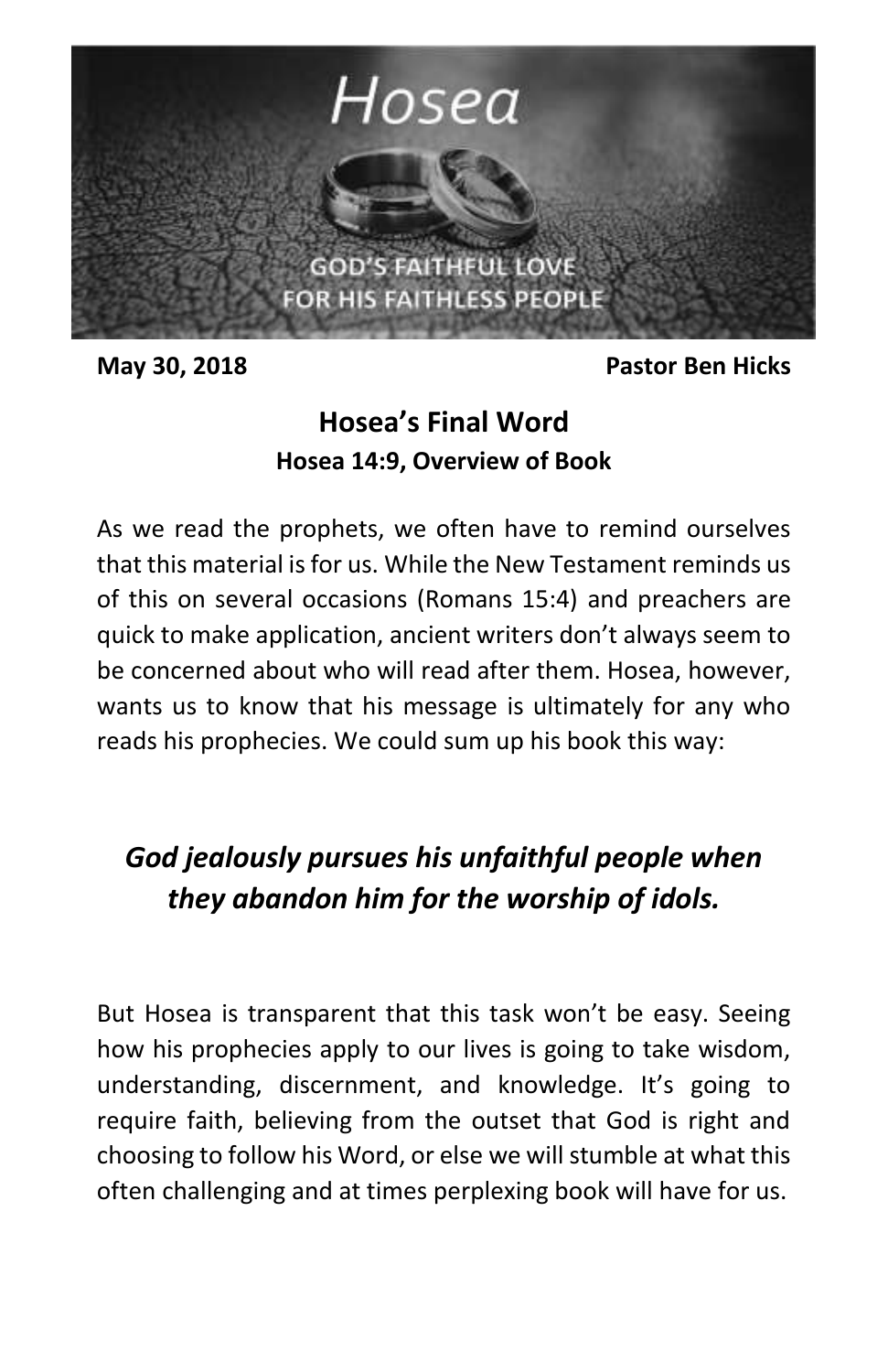# **Outline**

| $1 - 3$     | The Parable of the Prostitute     |
|-------------|-----------------------------------|
| $4:1-6:3$   | First Cycle of Judgment and Hope  |
| $6:4-11:11$ | Second Cycle of Judgment and Hope |
| 11:12-14:8  | Third Cycle of Judgment and Hope  |
| 14:9        | <b>Final Admonition</b>           |

## **Themes**

### **Idolatry**

- $\bullet$  Idols are things we look to for pleasure (4:10-11)
- $\bullet$  Idols are things we look to for protection (7:11)
- $\bullet$  Idols are things we look to for prosperity (2:12)

#### **Sin**

- Social sin political rebellion, treachery, deceitfulness (4:1-3, 6:8-9; 7:1-3)
- Sexual sin  $(4:14)$
- Spiritual sin ignoring God for idols  $(4:1-3, 4:12-13)$

#### **Worship**

- $\bullet$  Beware worship that is syncretistic (2:16)
- $\bullet$  Beware worship that is hypocritical (8:2-3)
- $\bullet$  Beware worship that is ritualistic (5:6-7)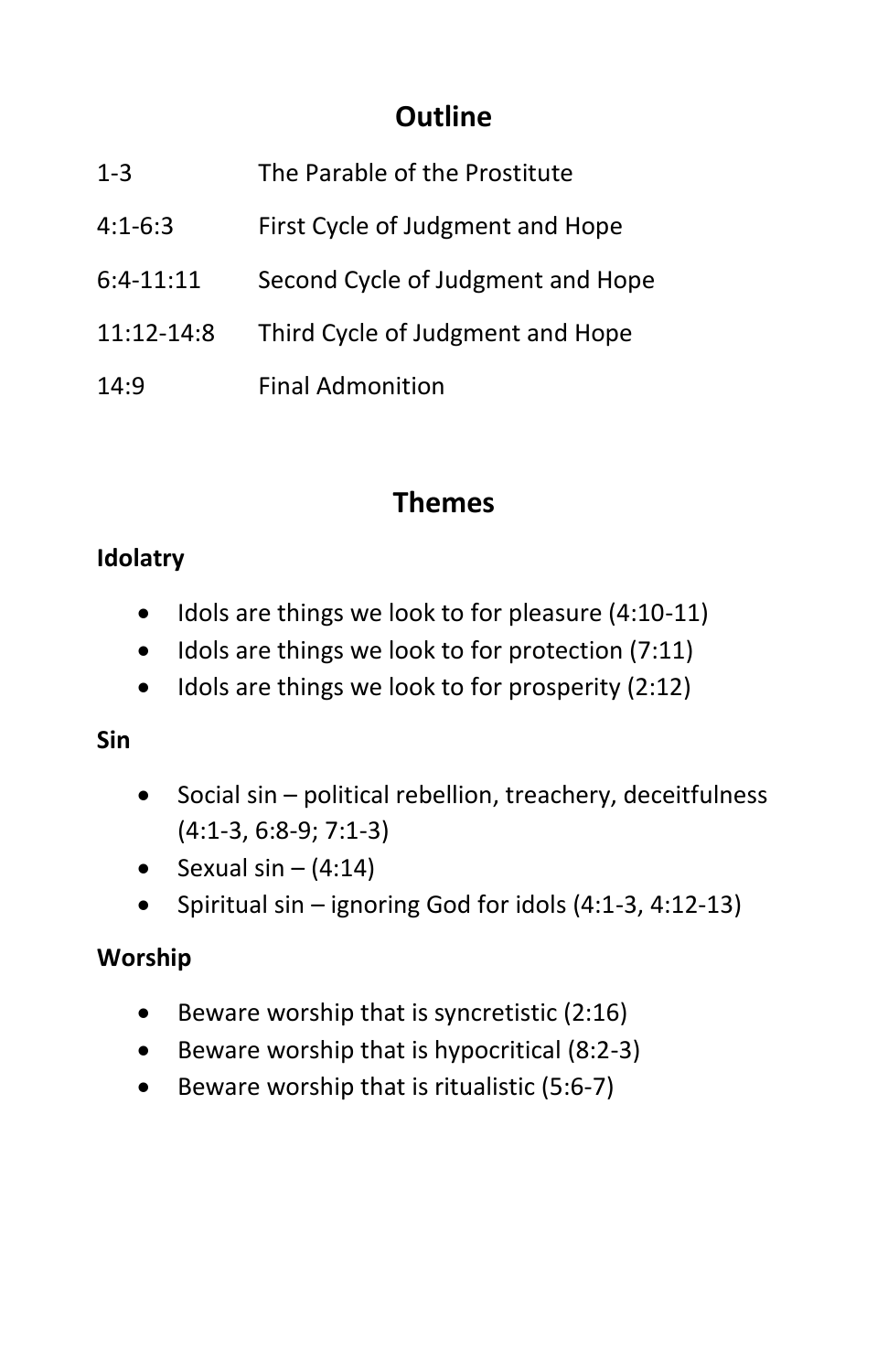### **Judgment**

- God is viewed as a
	- $\circ$  Jealous husband (2:1-13)
	- o Conflicted father (11:1-8)
	- o Wild animal (5:14, 11:10)
- God judges by
	- o Allowing us to taste the bitter end of our ways (5:12; 7:5-7; 8:7).
	- $\circ$  Causing our idols to fail (9:14, 10:6-8; 13:15)
	- o Bringing disaster along our path (2:11-13)

### **Hope**

- God's discipline is a sign of God's love, because God's discipline is redemptive (5:14-15).
- God desires to reverse his punishment and bless where before he had cursed (2:21-23; 14:4-7).

#### **Repentance**

- Repentance is a turning, from God and to  $sin(6:1;$ 14:1).
- Repentance is all about our relationship with God.

## **Final Thoughts**

- God cares about more than just what you do; he cares about what you love (9:10).
- You can worship God without being right with God (6:6).
- Material blessings can quickly turn your heart away from God (10:1).
- God loves his people too much to let them go (3:1-5).